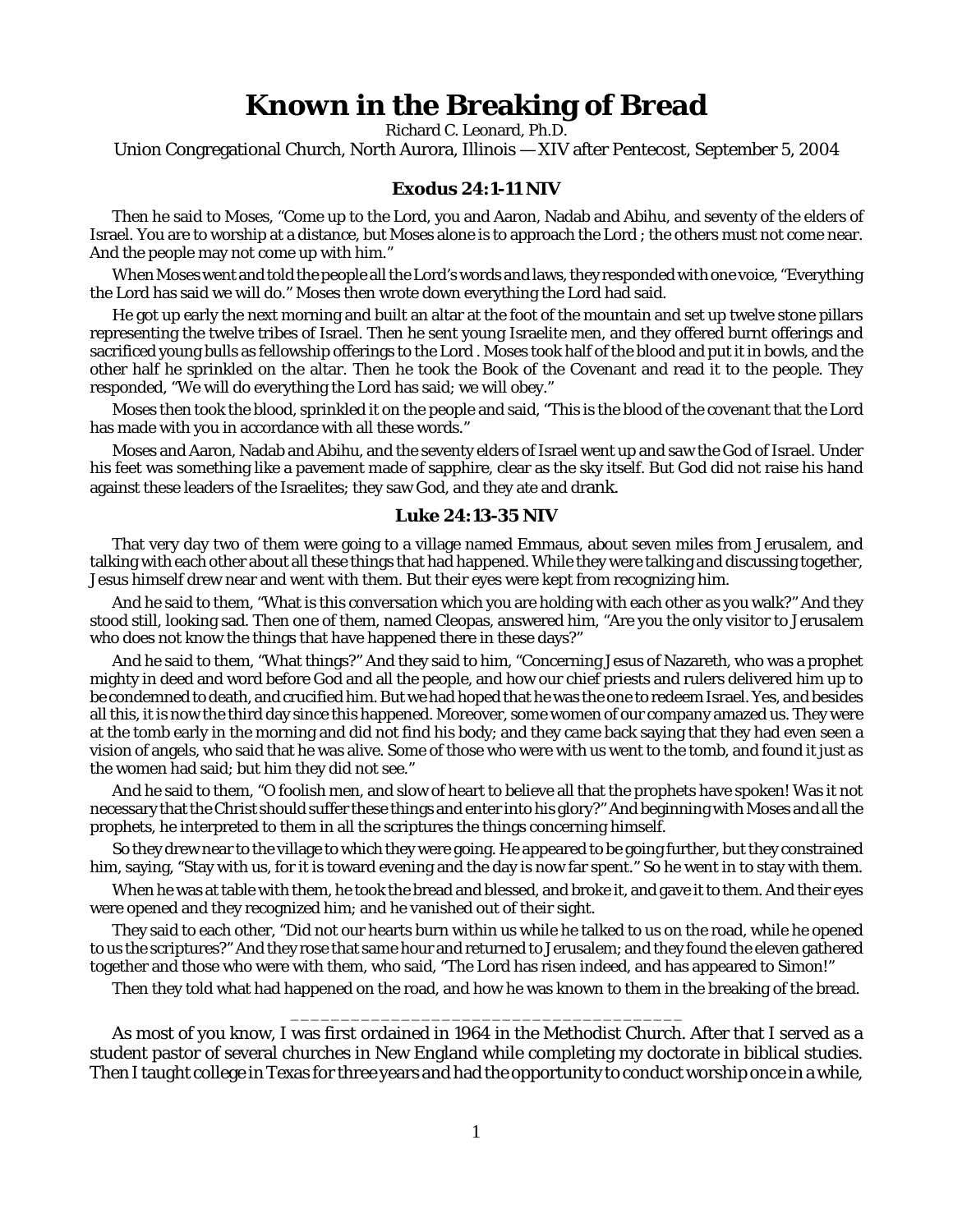and after that I was a Methodist pastor in western Illinois for three years. Then I spent two years on the staff of a Foursquare Gospel church in the Quad Cities. But in 1980 I lost my job and had to start all over again. I joined the C.C.C.C. at that time, but for one reason or another I wasn't able to get back into either full time pastoral ministry or college teaching. So I spent twenty years working for Rand McNally as a transportation data analyst, from which I retired three years ago. During that time I served an interim ministry in Glen Ellyn; then tried to start two churches on my own, but they never got off the ground. Eventually I started attending an Anglican church in Wheaton. Because my credentials were with the C.C.C.C. I had no ministerial standing in that church. So for all practical purposes I haven't been able to function regularly in the pastoral ministry since the 1970s, until now you good folks at Union Congregational have been kind enough to let me serve as your interim minister.

Why am I telling you all this? Only to tell you about what I've missed the most in not being a pastor for more than two decades. It wasn't the administration of a church. It wasn't working with groups or counseling people. It wasn't preaching and teaching. Those things can all be very satisfying, but what I missed the most was what I have the privilege of doing today, and that is to stand at the Lord's Table and lead the people of God in celebrating Holy Communion. That's what I've longed for all these years, and to me it's the most satisfying part of working with you during this time of transition in this church's life.

The Lord's Supper, you see, is the most basic act of Christian worship. In the New Testament we read about prayer, and prophecy, and psalms and hymns and spiritual songs, and other acts of worship. We hear those great anthems of the Revelation to John: "Worthy is the Lamb who was slain, to receive power and wealth and wisdom and might and honor and glory and blessing!" (Revelation 5:12). We catch the vision of the apostle Paul for universal worship, "that at the name of Jesus every knee should bow . . . and every tongue confess that Jesus Christ is Lord, to the glory of God the Father" (Philippians 2:10-11). But none of these acts of worship are set forth in any great detail. It's the Supper of the Lord that gets the most attention from the New Testament writers, in both the Gospels and the Epistles of Paul.

From the very beginning, Christian worship has always combined two main elements: the Service of the Word, and the Service of the Lord's Table. In First Corinthians, Paul discusses both of these aspects of worship; he explains how we're to prophesy in the Christian assembly, and how we're to conduct ourselves at the Lord's Supper. Some scholars think these were simply two parts of the same Christian gathering on the Lord's Day, the first day of the week.

The proclamation of the Word of God and the sharing in the Table of the Lord have always gone together, and something is missing when one of them is left out. I like to call them the "twin peaks" of Christian worship. Notice that our Old Testament reading, from the Book of Exodus, has the same double emphasis. First, Moses declares to all the people the Lord's words that he received on the holy mountain. Then the elders of Israel go up the mountain with Moses and, we are told, "they saw God, and they ate and drank" (Exodus 24:11). The same two aspects to the Lord's Table are present in our Gospel reading from Luke 24. First, Jesus opens the Scriptures to his unwitting disciples, showing them how they teach that the Messiah must suffer and then be glorified. Then Jesus shares a meal with them, and as he breaks the bread they realize who he is. Word and Table — these are the "twin peaks" of Christian celebration. This morning we have gone up our first "peak" with the reading of the Gospel, the words of our Lord. And in a little while we'll go up again to the second of these "twin peaks" and, like the elders of Israel at Mount Sinai — like those disciples on the road to Emmaus — we will eat and drink in the Lord's presence.

It's because the sharing in Holy Communion is so central in our worship that I want to spend this time with you discussing some of its different aspects and meanings. I'd like to do this by asking several questions. First, why do we observe the Lord's Supper? Second, what are some different *names* given to this basic act of Christian worship, and what do these names have to teach us about what we're doing? And third, how is Jesus present with us when we meet him at the Lord's Table?

First, why do we have Holy Communion? In a faith based on spiritual realities, why are we dealing with something so *physical* as plates of diced bread or tinkling little cups of grape juice? Eating and drinking can seem so earthly, so crass and materialistic — and anyway it's kind of a bother to pass those vessels or, if we go to another kind of church, to get up and walk down the aisle to be served. Well, there's one good reason why we do this: because Jesus told us to. "*Do this* in remembrance of me." If we never go a step further — if we never comprehend what it means to observe the Lord's Supper, and if we never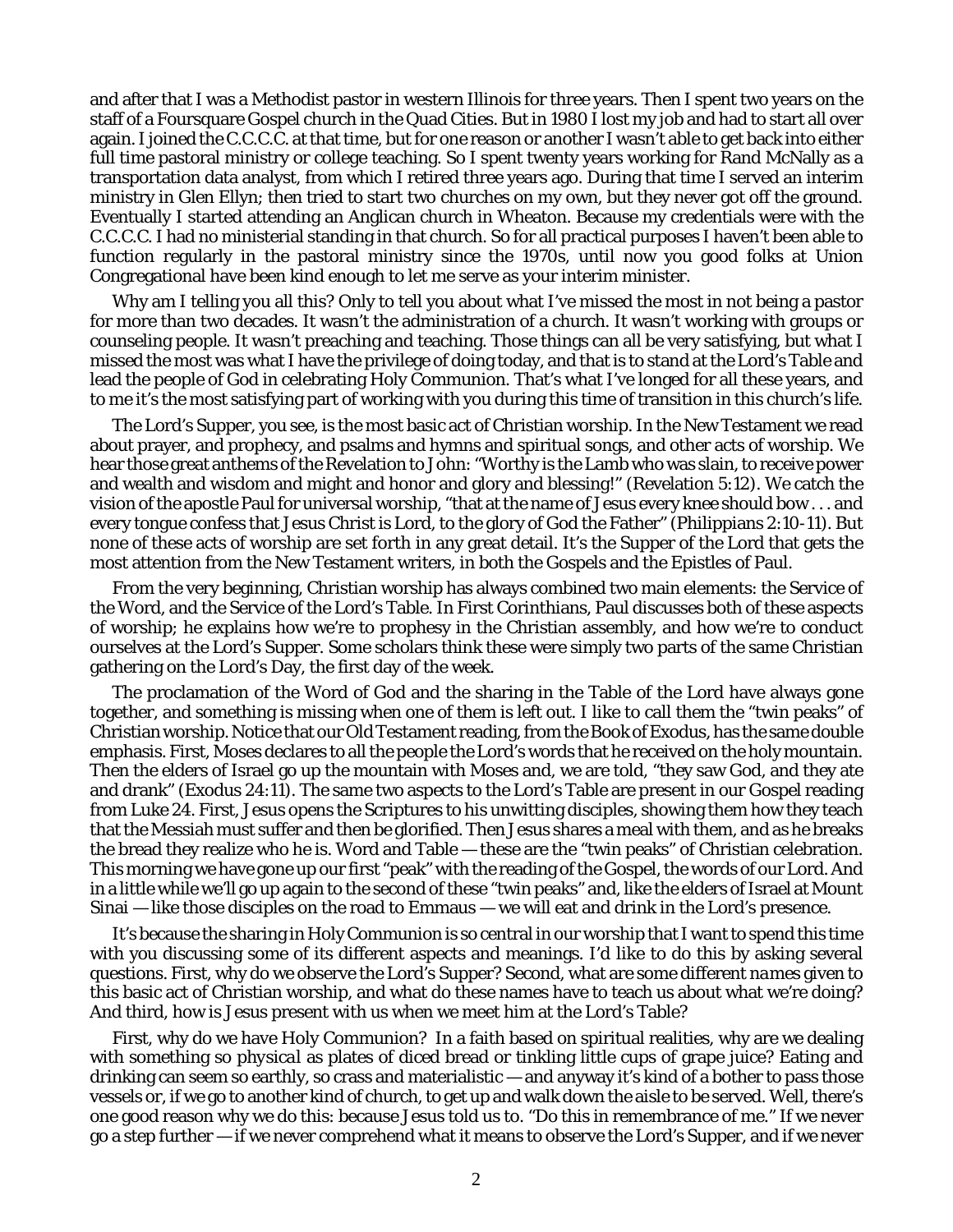understand exactly how he could be "known to us in the breaking of the bread" — we would still *do it* because Jesus told us to do it. In Acts 2:42, Luke gives us a picture of the life of the very first church in Jerusalem: "And they devoted themselves to the apostles' teaching and fellowship, to the breaking of bread and the prayers." We devote ourselves to *the breaking of bread* because our Lord would have it so. It's that simple.

Second, what can we learn about what Holy Communion means from the different terms Christians have applied to this act of worship? I have already used several terms: *breaking bread, Holy Communion, Lord's Supper.* There's another historic term, *Eucharist.* Each of these has its origins in the Bible. Let's look at them, one by one.

First, the *breaking of bread* was a meal shared by the whole church that included the blessing of the loaf and cup according to Jesus' instructions. We're not comfortable, are we, eating with strangers? Eating together, then as now, was a symbol of belonging together. As a persecuted minority, the early Christians found strength and hope in sharing at the table. Perhaps David's words came to mind: "You prepare a table before me in the presence of my enemies" (Psalm 23:5). Breaking bread is a way of saying that we're bonded one to another.

Paul criticized the Corinthian Christians because they ate their common meal selfishly, each one taking whatever he could for himself. This violated their bond in Jesus Christ. Paul warned them not to forget others when sharing in the common meal. He said, "Let a man examine himself, and so eat of the bread and drink of the cup. For any one who eats and drinks without *discerning the body* eats and drinks judgment upon himself" (1 Corinthians 11:28-29). Sometimes people take Paul's words to mean that we need to examine our lives for hidden sins before receiving the Lord's Supper. The sin Paul is talking about is not hidden: it's the sin of ignoring the needs of our fellow Christians as we break bread with them. As you come to the table today, a good question to ask yourself is, "How can I *discern the body* of Christ? How can I minister to the needs of those in my church family?" That's what it means to examine yourself at the Lord's Table.

Second, Paul uses the term *Lord's Supper* to describe the Lord's Table (1 Corinthians 11:20). His point is that there is more to the ceremony than simply consuming food together. Through his death, Jesus has brought into being a new community loyal to him as Sovereign. Sharing the tokens of his body and blood is a way of setting forth this basic gospel message, to "proclaim the Lord's death until he comes" (1 Corinthians  $11:26$  – in fact, we could take this expression, in the Greek, to mean that in the Lord's Supper we proclaim the Lord's death *so that he might come*. The Supper is the Lord's and he is present with us *now* as we share in the symbols of his life.

 At the Last Supper, Jesus blessed the loaf and cup as a sign of the covenant between God and his new people. He called it "the new covenant in my blood" (Luke 22:20; 1 Corinthians 11:29), just as Moses enacted God's covenant with Israel by sprinkling the blood of sacrifice on the people. In the Bible a covenant is like a treaty between a King and his servants, and such agreements were sometimes sealed by sharing a meal —as we saw in our reading from Exodus (Exodus 24:11). Therefore, the Lord's Supper is *our covenant meal* through which we acknowledge Jesus' kingship and authority over our lives. The Greek words translated "Lord's Supper" might also be translated "Royal Banquet." Christ himself is our host at the Lord's Table, receiving our renewed pledge of loyalty to him and his kingdom.

Paul offers another term when he speaks of the loaf and the cup as *koinonia*, in 1 Corinthians 10: "The cup of blessing which we bless, is it not a *koinonia* in the blood of Christ? The bread which we break, is it not a *koinonia* in the body of Christ?" This word has no exact English equivalent, but may be translated as *participation, sharing or communion.* The cup we bless is a sharing in Christ's blood, and the bread we break is a participation in his body. The term "Holy Communion" originates in this expression, and refers to the inner unity of believers one with another through their union in Christ. The Lord's Table symbolizes and even *brings about* that unity. As Paul says, "We, who are many, are one body, for we all partake of the one loaf" (1 Corinthians 10:17).

One more term, and that is *Eucharist*, or Thanksgiving. On the night before his death, Jesus celebrated a Passover meal with his disciples. During that meal, he performed a simple and common Jewish ceremony, *giving thanks* over the loaf and the cup. It was this act of blessing — not the Passover that is